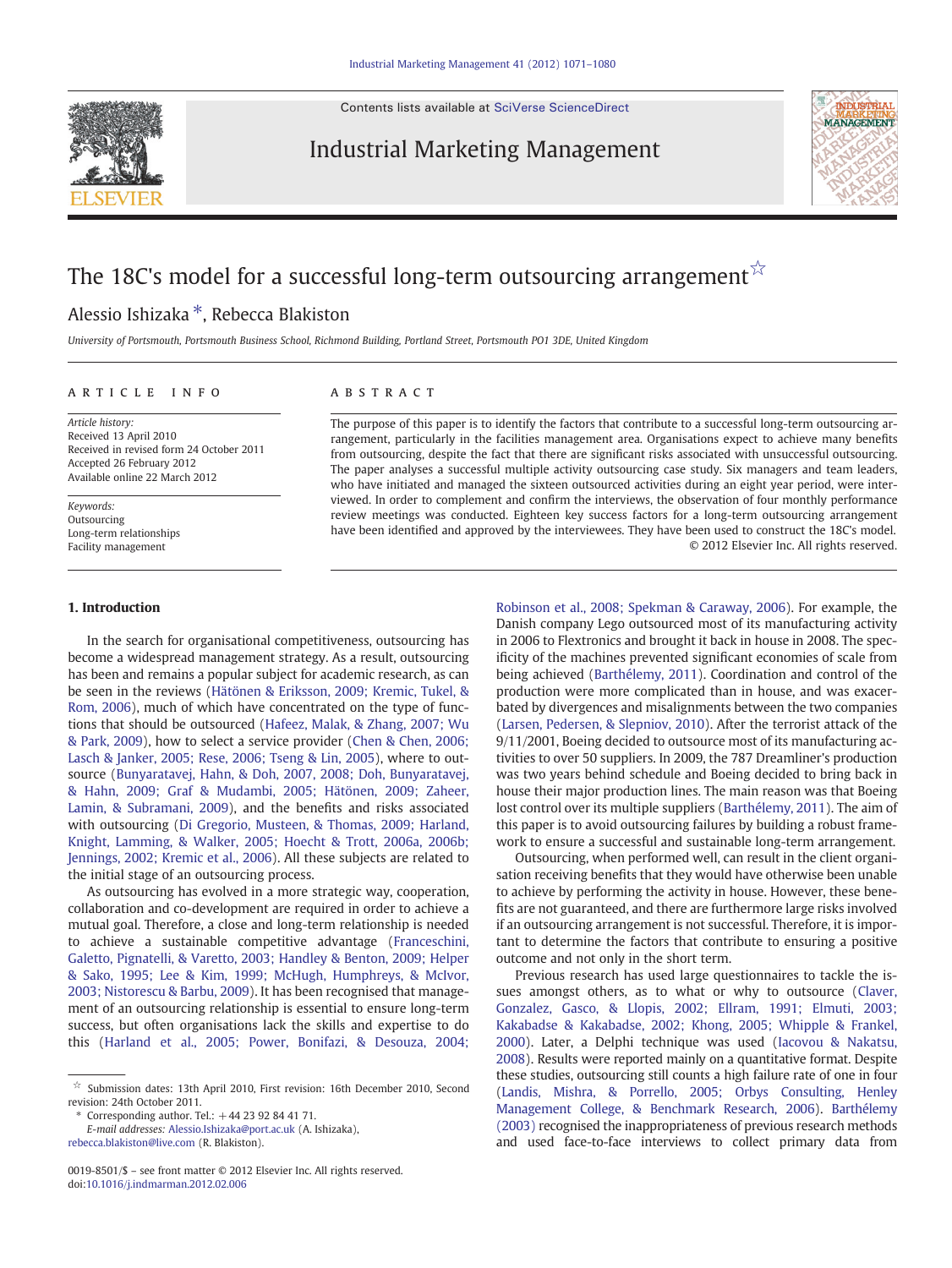unsuccessful outsourcing arrangements. He found seven deadly sins in outsourcing. Our paper takes the same qualitative approach to elicit tacit distributed knowledge in order to investigate long-term successful outsourcing arrangements. In our study, eighteen key success factors are identified for an organisation to retain a good working relationship with its outsourcing service provider. As most of the previous researches were focussed on a single or only a few of these factors, there is the danger that the overall strategic intent of outsourcing would be lost. Our 18C's model ensures a holistic and sustainable management of the outsourcing process, which has not been previously described in the literature. After describing the research method and the company context, the newly developed model and its managerial implications will be discussed in detail.

### 2. Research method

In order to develop a model for a healthy long-term outsourcing relationship, several successful case studies of a company were used. The longitudinal multiple case study research allowed us to develop an understanding of this complex issue over several years and to expand upon or add strength to what is already known through previous research. In contrast to past research using large questionnaires [\(Claver et al., 2002; Ellram, 1991; Elmuti, 2003; Kakabadse &](#page--1-0) [Kakabadse, 2002; Khong, 2005; Whipple & Frankel, 2000\)](#page--1-0), this research will emphasise detailed contextual analysis. The information in this paper was obtained through interviews of key informants and through observations.

#### 2.1. Motivations of the selected research method

Interviews provided the opportunity to speak directly to participants, which allowed the different views to be examined more closely and in greater depth than other methods would allow. Semistructured interviews are often used in qualitative in-depth research. According to [Saunders, Lewis, and Thornhill \(2009\),](#page--1-0) they are advantageous in four situations:

- The purpose of the research is an explanatory study. In our case, we aim to infer a causal relationship between factors leading to a longterm relationship in outsourcing.
- Personal contact is important. It has been observed that participants prefer to be interviewed than to fill in a questionnaire [\(Saunders et](#page--1-0) [al., 2009](#page--1-0)). They may be reluctant to spend time providing written explanatory answers and the researchers do not have control over who answers the questions. A face to face interview is an important tool to build trust in order to find out, in this study, the secrets of a long-term relationship in outsourcing.
- The nature of the question is complex. The order of the questions must be flexible depending on the flow of the conversation. Additional questions were required to elicit tacit knowledge.
- Completeness of the process is required. During interviews, participants tend to be generous with their time and are collaborative. Indeed, they provided us with many details of their experience.

It has been observed that trust and rapport are the most important factors contributing to a successful interview ([Moyser & Wagstaffe,](#page--1-0) [1985\)](#page--1-0). As the second author has worked in the studied company for many years, access was facilitated to key people and relevant meetings.

#### 2.2. Design of the interviews

The interviews were semi-structured, guided by pre-determined questions (Table 1). However, deviations from the agenda were made in order to explore new and particularly interesting points raised in the course of each interviews. The purpose of the interviews was to understand the nature of the relationship between the

#### Table 1

Interview structure.

### Interview structure:

a) Interviewee What is your involvement in the outsourcing of facilities management?

- b) Implementation
- What was the motivation behind the outsourcing of facilities management?
- What decision process did you follow to implement the outsourcing of facilities management?
- Was the same decision and implementation process reused when outsourcing additional areas? If no, how and why did you change the process? What did you learn from the initial outsourcing process that caused you to change your approach?
- c) Benefits in outsourcing
- What benefits have you experienced from outsourcing? Did they change over the duration of the arrangement? Did they meet your expectation?
- d) Problems in outsourcing
- Have you experienced any problems as you progressed through the outsourcing arrangement? If yes, how did you overcome them?
- What have you learnt from the problems that you experienced?
- e) Success factors
- What factors do you think need to be taken into consideration to ensure a successful outsourcing arrangement?
- How do you measure the successfulness of an outsourcing arrangement?
- Is there anything you would change in the current arrangements to ensure a more productive and effective relationship?

company and their service provider, the type of control system used in the outsourcing relationship, the problems encountered and how a long-term relationship has been achieved. Interviews lasted one hour each. The first person interviewed was the Facility Manager, in order to get his general view. This interview was also been used to validate the pertinence of the questions. As the collected data were relevant for our research, the interview structure was maintained for the next respondents. The last interview was scheduled one week later in order to be able to analyse previous interviews and detect any unanswered questions. As the last interviewee has the longest service in the company, he is the most experienced person to clarify uncertainties (Table 2). All interviews were tape recorded and transcribed. The six key persons interviewed were (in bold in [Fig. 1](#page--1-0)):

- a) Client side
- Facilities Manager (FM): He is in charge of all maintenance and repair outsourced departments in the company. He works in close relationship with the service provider in order to define the strategy.
- Engineering Manager (EM): He was hired in 2001 to manage the outsourcing process of the engineering departments, to monitor its progress and to manage the relationship with the service provider.
- Projects Team Leader (PTM): He is in charge of managing the outsourcing process of the project department, to monitor its progress and to manage the relationship with the service provider.
- Facilities Team Leader (FTM): He reports back the performances of the service provider to the Facility Manager, suggests improvements and implements the new strategy given by the Facility Manager.
- Procurement Manager (PM): He is in charge of managing the outsourcing process of the procurement department, to monitor its progress and to manage the relationship with the service provider.

| Table 2             |  |
|---------------------|--|
| Interview schedule. |  |

| Date       | Time  | Interviewee                                |
|------------|-------|--------------------------------------------|
| 18/02/2009 | 13:30 | Facility Manager (FM)                      |
| 03/03/2009 | 9:00  | Engineering Manager (EM)                   |
| 03/03/2009 | 11:00 | Project Team Leader (PTL)                  |
| 03/03/2009 | 13:00 | General Manager from service provider (GM) |
| 03/03/2009 | 14:00 | Facility Team Leader (FTL)                 |
| 09/03/2009 | 16:00 | Procurement Manager (PM)                   |
|            |       |                                            |